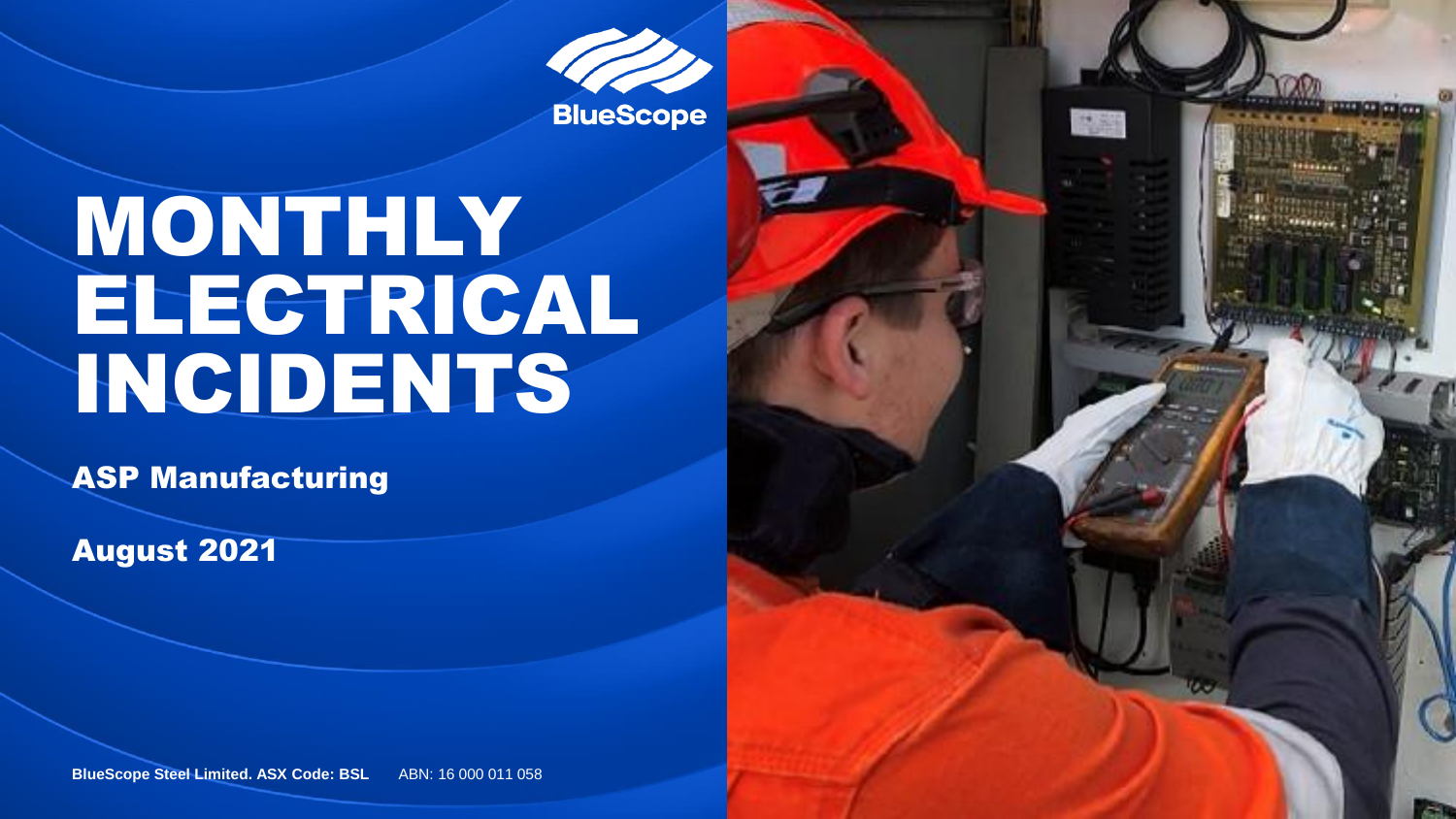#### Date: 3/08/2021 Location: BOS Reference: I1960637



---------------------------------------------------------------------------------------------------------------------------------------------- The 400 A main isolator of a 150kW motor starter failed resulting in an arc flash incident during commissioning of a replacement motor. The switch was initially closed to bump test the motor direction and then isolated to correct the direction. Once rectified the switch was again closed and the motor remotely started from PLC control. As the motor was running up to speed the starter began to make arcing and crackling noises, it was then stopped remotely but the arcing was heard to continue.

No one approached the MCC and the 800 A ACB supplying the MCC tripped before attempts were made to isolate the remotely. The arcing fault within the switch was contained inside the MCC cell due to the design of the board and the cell door being secured correctly.

As per electrical safety manual 1.4.3.7 performing operating work in close proximity to live equipment may result in arc blast and flash burn injuries. Always wear the correct PPE when preforming switching operations, neve approach a board under fault conditions and if attempting to isolate ensure the switchgear is rated for operation under fault current conditions. Use remotely operated switchgear where available.





The internals of the main switch showing clear damage to the pins on the white phase. These pins make contact with a sliding plate when the switch is operated. This is where the arc fault originated.

The top of the main switch showing a blow out on the top of the arc shield of the white phase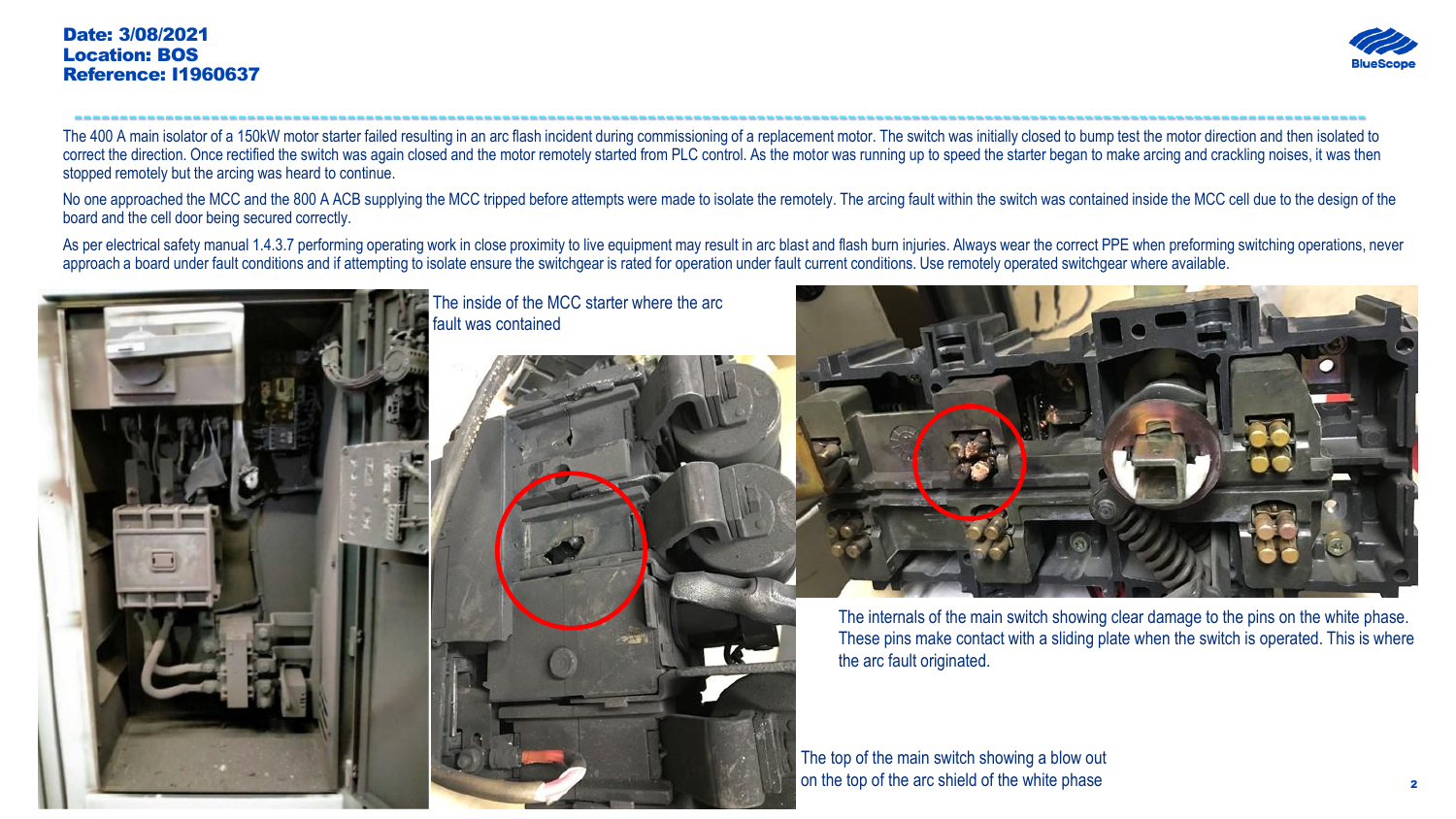

Electricians found a 150mm2 SDI and 70mm2 earth cable with exposed, rough cut ends, after removing covers from a cable launder. Inspection of the cable racking above the cable launder found the same cables cut approximately 50 metres away, the cut cables are believed to be part of an attempted copper thief.

----------------------------------------------------------------------------------------------------------------------------------------------

The cut cables were confirmed to be the neutral and earth conductors of the supply to a main distribution board, the three phase supply was still in service. A number of single phase loads supplied from this switchboard remained operational despite the neutral being disconnected due to incorrect earth neutral bridging within a light fitting.

As per AS3000 ensure all neutral conductors are only bonded to earth at one point, the Neutral Earth connection, as close as possible to the source of supply and ensure a continuous electrical earthing conductor is connected to all devices of an electrical installation.





The rough cut 150mm<sup>2</sup> SDI cable

The two cut cables hanging from the cable launder. Above are the other 3 SDI cable for the 3 phases of this circuit



The SDI cable cut on the cable racking above

Inside the distribution board where the neutral and earth cables were terminated and where 5.3V ac was measure between the two bars.

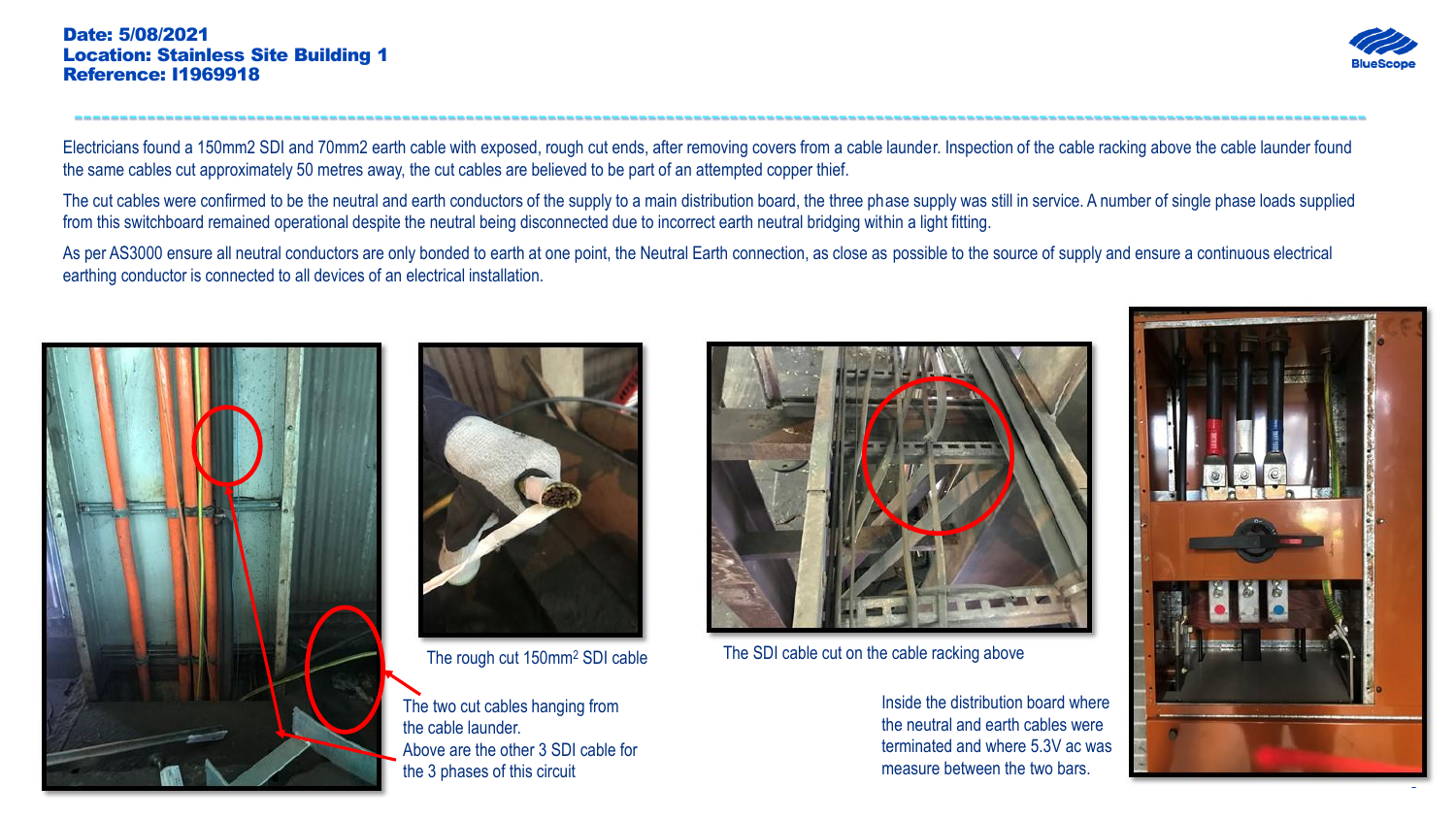### Date: 23/08/2021 Location: Springhill - MCL Reference: I1970003



A fitter noticed the rear door of the pre-melt pot panel had become dislodged and was leaning inside towards the exposed energised 415V busbar, the panel cover was only 50mm from the high fault level busbar. The cover looks to have been either knocked or pushed from its securing position as the base section is bent out. The panels are in the basement of the MCL with the rear doors facing a walkway used infrequently by operators.

----------------------------------------------------------------------------------------------------------------------------------------------

As per electrical safety manual 1.4.2.3 and 1.4.8.1, to ensure persons do not accidently or inadvertently gain access to high fault level electrical equipment all removable covers shall be permanently secured correctly to the manufacturers design and are appropriately and uniquely labelled. All electrical stations and field panels shall be secured against unauthorised access



The rear door of the panel leaning into the panel with energised exposed busbars in close proximity

> The damaged to the bottom of the rear door

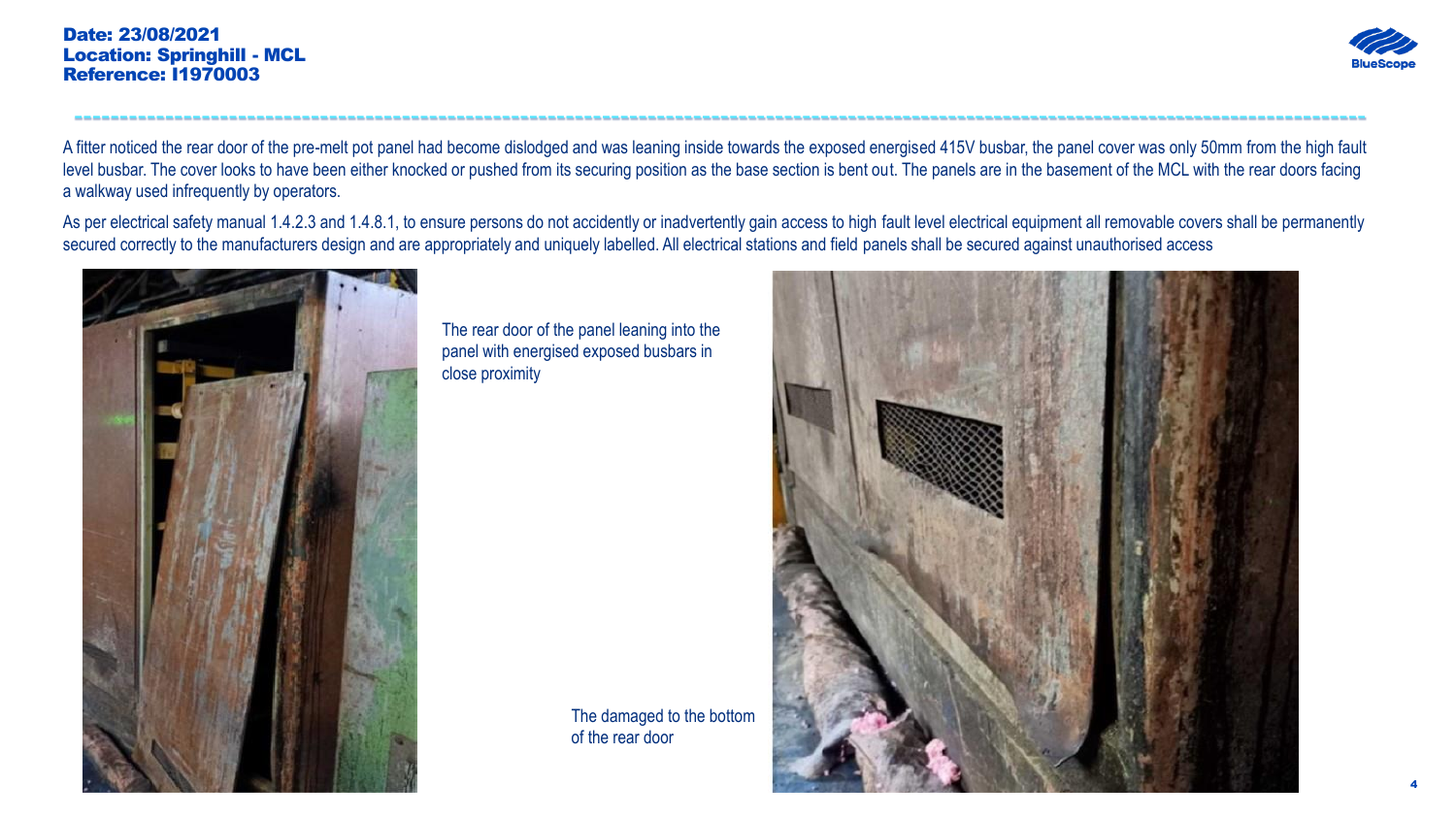### Date: 23/08/2021 Location: Mellor Centre Reference: I1969949



The outlets in two modular office cubicles had no voltage despite the 20 A supply being energised. The outlets are supplied from a TPS cable and plug, and then looped within ducting of the wall units through connectors at each outlet group. An electrician found the plug at the first outlet had come away from the socket resulting in a hot joint, melting the pin on the plug and creating an open circuit in the active conductor. Fortunately the fault did not lead to a fire.

----------------------------------------------------------------------------------------------------------------------------------------------

The design of these modular units is four 10amp outlets per desk with two desks connected together all protected by a 20amp RCD breaker. Three large computer servers which pull over 5amps each, plus monitors and personal items were connected to the outlets, the total load was close to or exceeded the 20amp circuit protection.

Supply capacity should be check before installation of heavy loads. Office furniture, with in built power circuits are designed for standard loads and diversity, outlets may need to be audited to confirm circuits are not excessively loaded.



The office modular outlets supplied with the wall units, as found before opening up



A close up of the damage to the male and female plugs



The top and bottom view of the damaged outlet with the female plug connected. Note the melted pin and open circuit in the active conductor



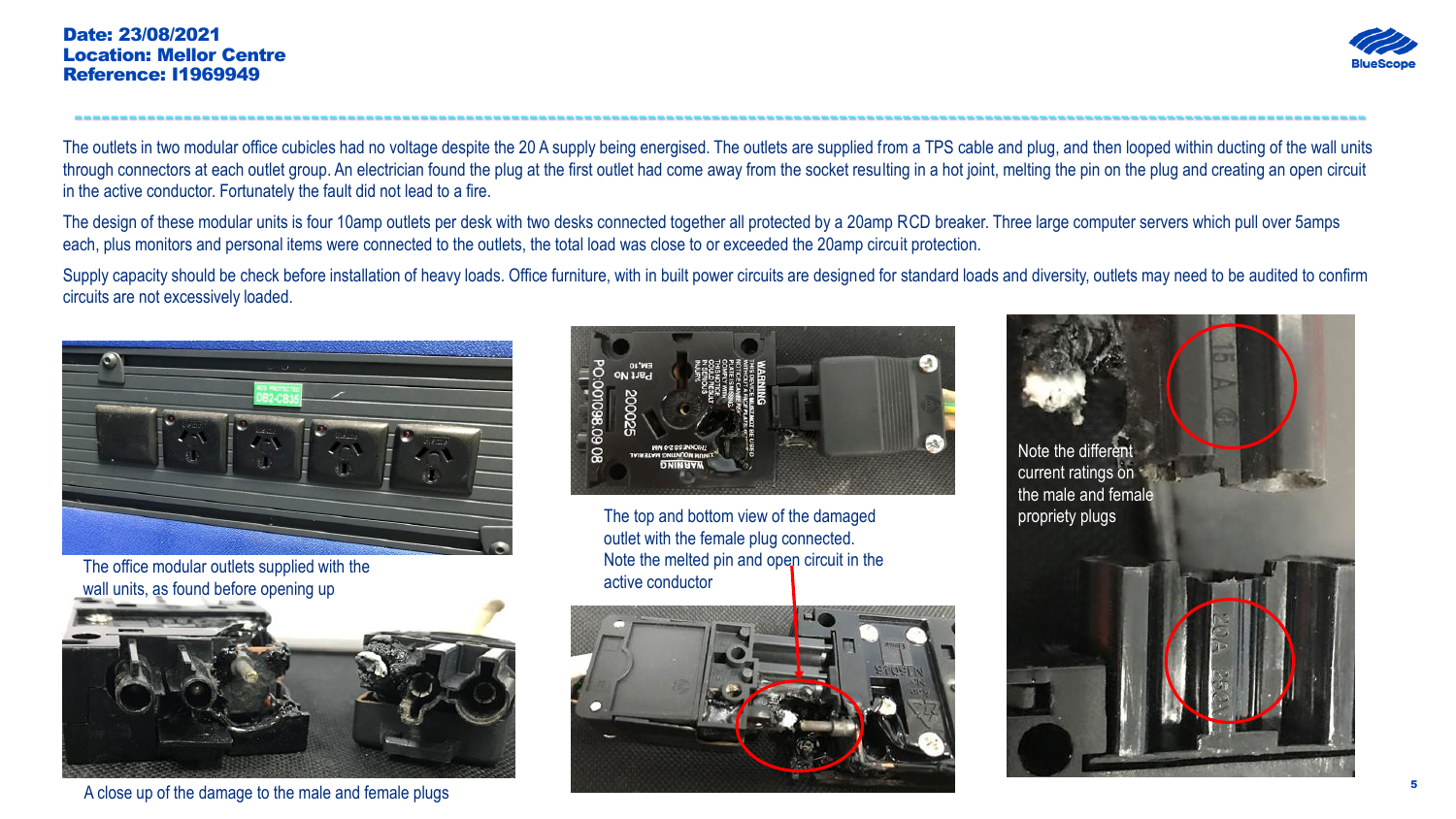### Date: 11/08/2021 Location: Energy Services Reference: I1965034



After upgrading a lighting distribution board one of the RCD breakers tripped during testing and commissioning. The cable for this circuit was traced to the main isolator panel for the lift at the No.2 Power house, inside this panel are three breakers for light and power inside the lift well. The active conductor of the cable traced terminated at the first circuit breaker and looped to the others, however all the neutral conductors were connected to the main neutral stud for the 3 phase main supply for the lift. With the 3 phase supply still energised and the lift in service the neutrals connected together formed a common bond which was sensed by the RCD breaker. This common neutral set up a trap for the electricians working on the lighting distribution board.

----------------------------------------------------------------------------------------------------------------------------------------------

As per Electrical Safety Manual section 1.4.3.3 neutral conductor current sources cannot always be identified and isolated. All exposed neutral conductors shall be considered as live until all neutral conductor current sources are identified, isolated and the isolation verified or it is guaranteed the neutral conductor will remain at earth potential.



The lift main isolator panel with the control light and power circuit breakers. Note no labelling to indicate these are fed from a different supply to the lift power supply

The wiring to the circuit breakers with the active conductor from the lighting board connected





The main incoming connection studs for the lift main three phase power supply.

The stud on the left hand side is for the neutral with numerous wires terminated including the loads from the control circuit breakers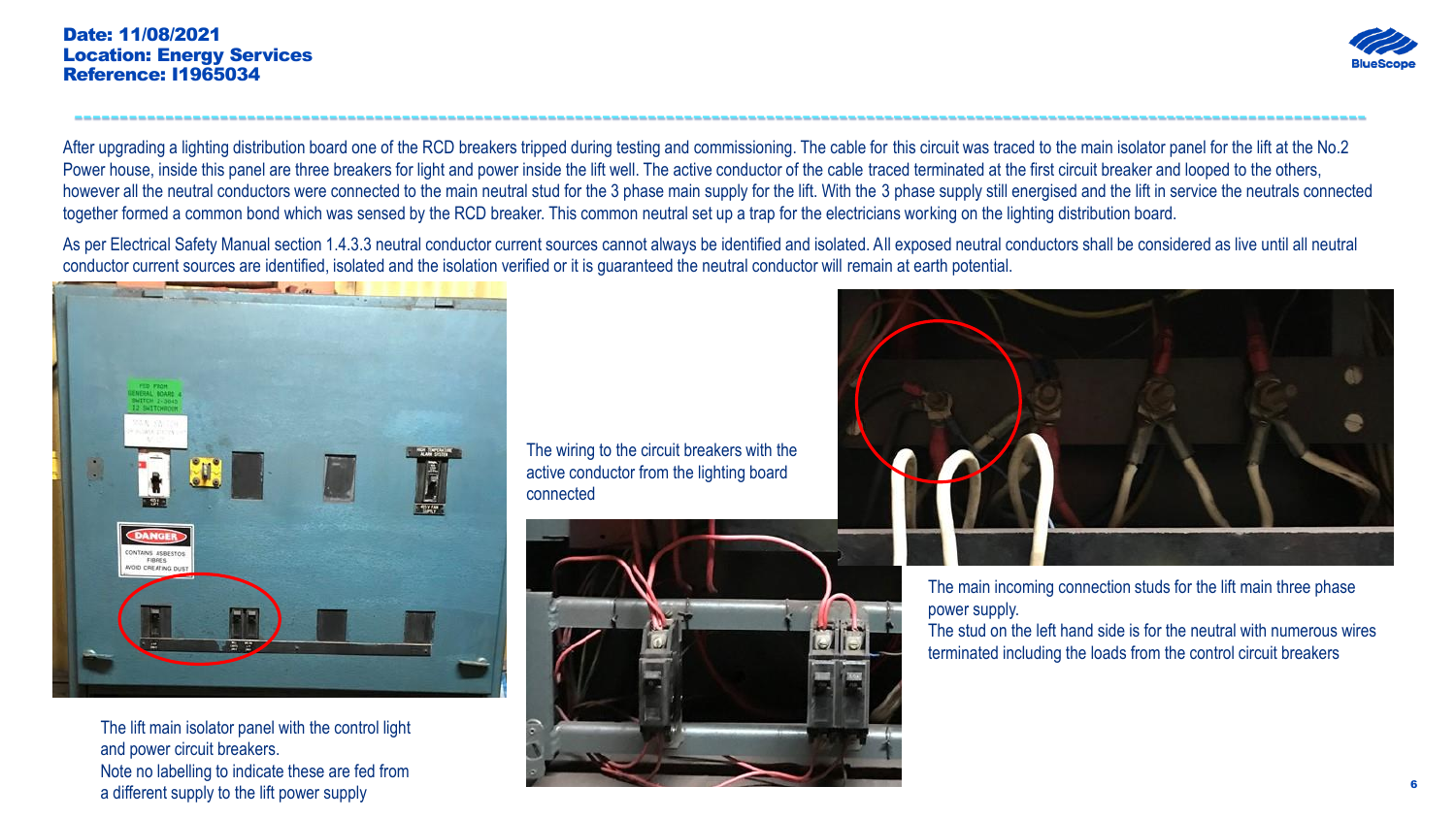

Unterminated control wires were discovered during commissioning of a PLC upgrade at DCL3. Duplicated wire numbers were identified on two cables between E-Stop panel & Exit Tower jog station, as recorded on cable schedules. Three cores of cable 47371 were connected to the PCS circuit in the E-Stop panel, but were not terminated at the Exit Tower jog station. The cores were hidden behind & between the cable loom and the terminal strip with the ends approximately level with the top terminal. The ends of the cores were not insulated, however there was no bare copper protruding from the insulation. This left a potential for one of these core when energised to contact each other or an earthed surface which may have crash stopped the process line.

----------------------------------------------------------------------------------------------------------------------------------------------

As per Electrical installation manual section 4.7.7 all spare cores of control cabling shall be bonded to earth at the supply end of the cable and insulated from earth and each other at the load end of the cable.



The terminal strip in the e-stop panel with the wiring wrongly doubled on the terminals



Inside the jog station with the spare cores left cut off and uninsulated. They were found tucked inside the cable loom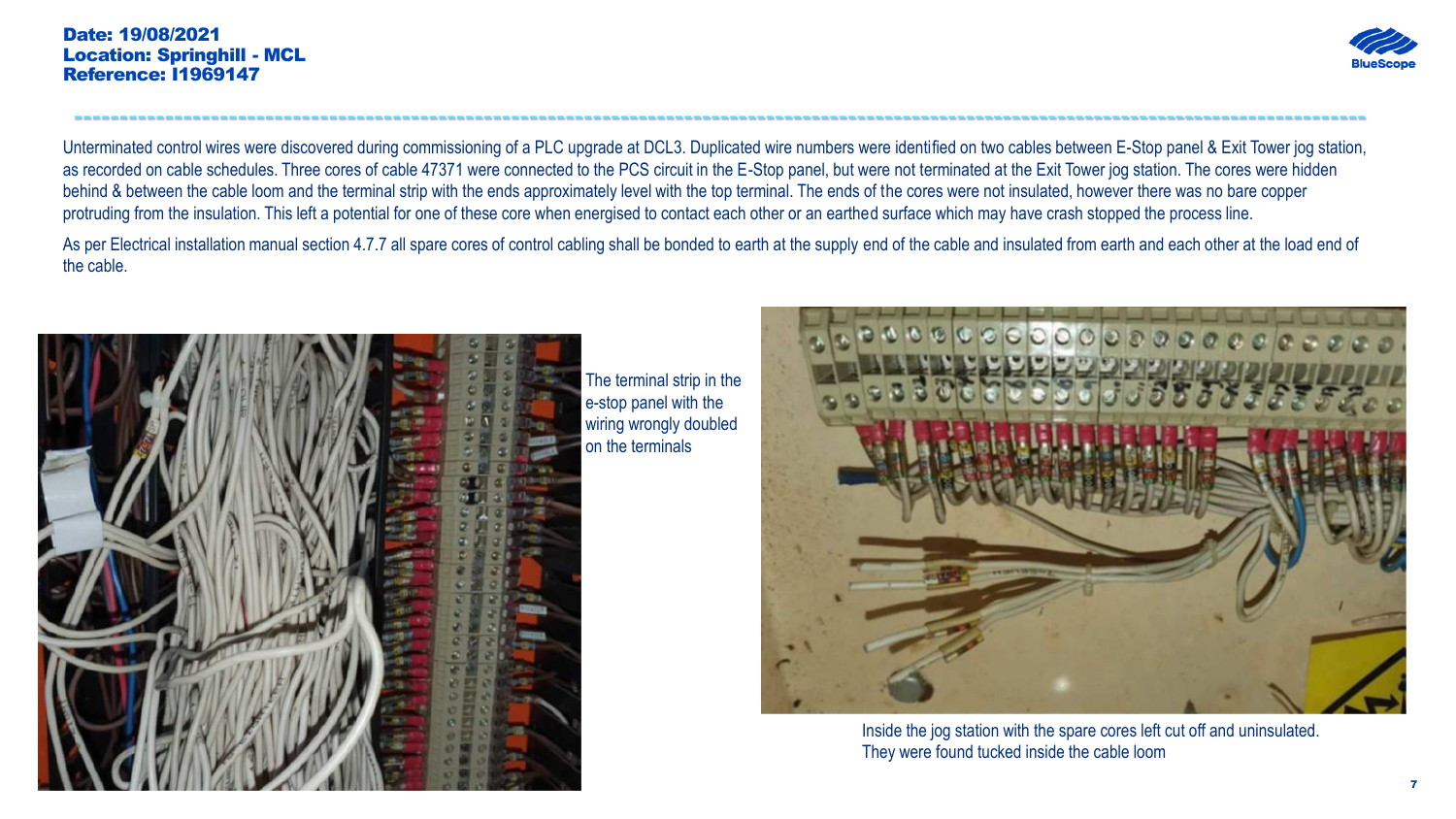

An electrician working in a remote I/O panel placed two terminal blocks (insulation facing down) on top of a SITOP 24V dc power supply, which resulted in the 24V power supply failing and tripping circuit breakers within the panel. A piece of conductive swarf was found on the power supply components after the power supply was removed. It is believed this had been sitting on the power supply cover since the initial installation, and placing the terminal blocks on top of the unit has dislodged the swarf causing it to short the internal components.

----------------------------------------------------------------------------------------------------------------------------------------------

Before energisation of any installation all devices are to be cleaned of all conductive swarf or filings to ensure it is safe and fit for duty.

As per electrical safety manual 1.3 and 2.4.5 a minimum safe working distance of 500mm must be maintained if an electrical worker is considering work near live conductors or equipment where there is a possibility the worker, or any object the worker may handling may contact live parts or initiate an arc fault. A risk assessment must be conducted and adequate controls such as protective barriers put in place before work can commence.



The power supply

The top of the power supply with the swarf clearly evident

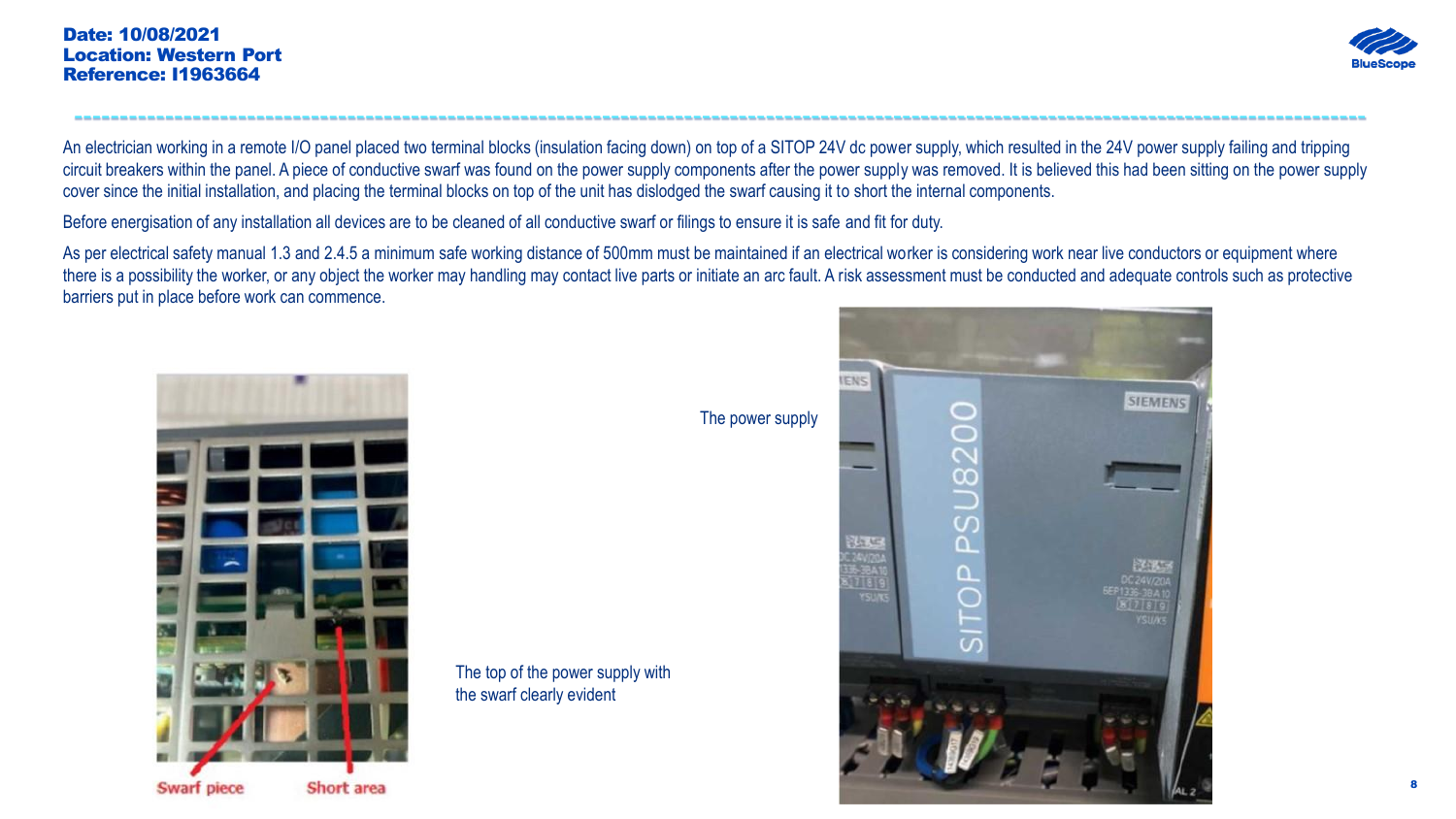

During de-isolation of a 100amp CFS unit an electrician has noticed the switch has failed to close. The switch has failed internally and the fuse cartridge became jammed and could not be removed. When the board was isolated the switch was removed to reveal the drive pin for the switch handle had broken away from drive plate rendering the switch inoperable. This is a similar failure of this style CFS unit from previous incidents which are being investigated.

----------------------------------------------------------------------------------------------------------------------------------------------

This is a reminder for all BSL owners of this style of 100Amp or 200Amp CFS unit manufactured after 2005 to investigate if their switches potentially have this failure point.







The loose pin

The drive plate without the pin in position and with the pin where is should be.

Note neither the drive pin or the holding pin have an evidence of welding on the top of the drive plate

The style of CFS board

## The name plate of the CFS switch